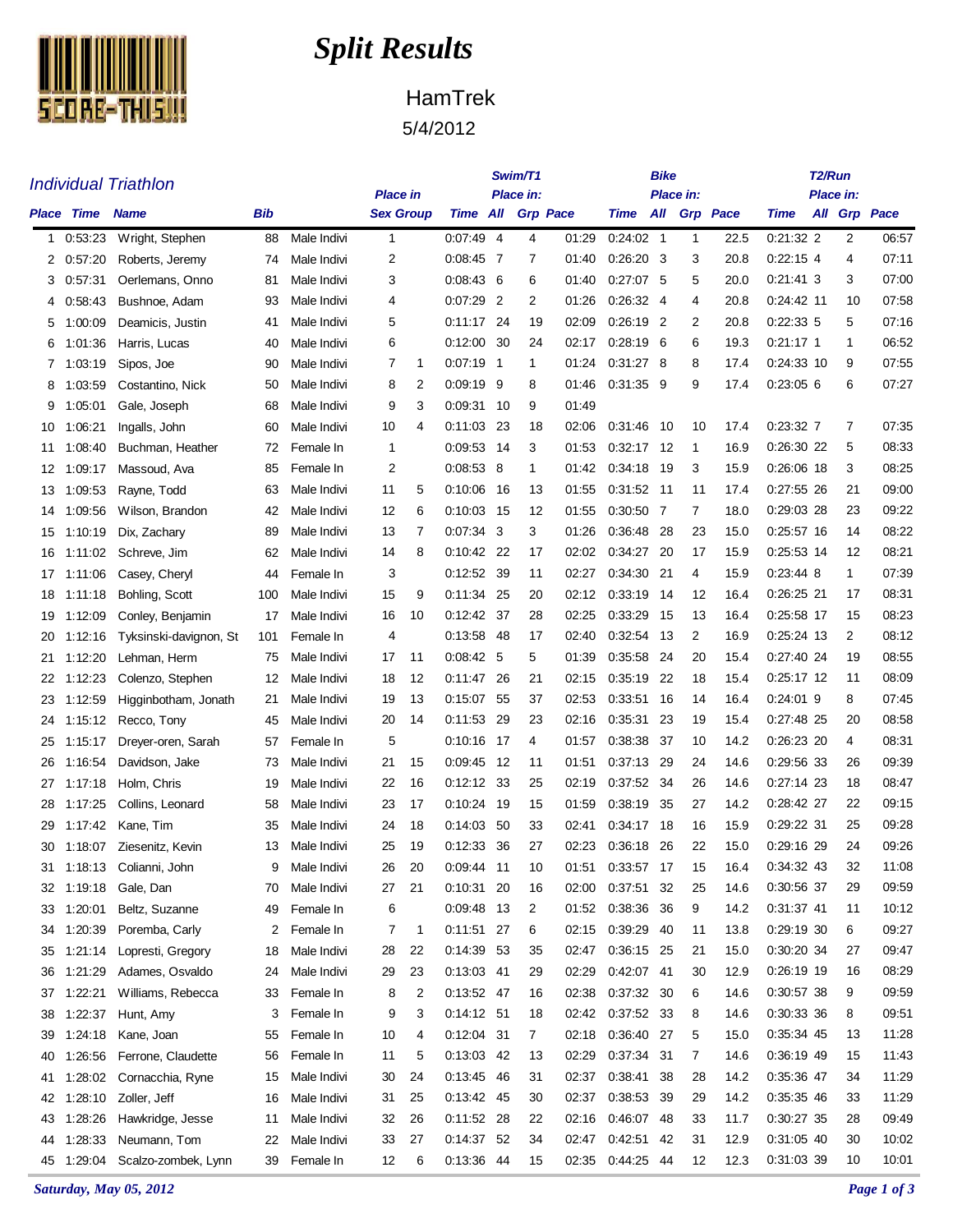| Individual Triathlon |         |                      |     |             |    | Swim/T1<br><b>Place in</b><br>Place in: |              |          |                 |       |            | <b>Bike</b> | Place in: |                 | T <sub>2</sub> /Run<br>Place in: |  |    |              |  |
|----------------------|---------|----------------------|-----|-------------|----|-----------------------------------------|--------------|----------|-----------------|-------|------------|-------------|-----------|-----------------|----------------------------------|--|----|--------------|--|
| Place                | Time    | <b>Name</b>          | Bib |             |    | <b>Sex Group</b>                        |              | Time All | <b>Grp Pace</b> |       | Time       | All         |           | <b>Grp Pace</b> | Time                             |  |    | All Grp Pace |  |
| 46                   | 1:29:33 | Knapp, Patrick       | 34  | Male Indivi | 34 | 28                                      | 0:12:25      | 34       | 26              | 02:22 | 0:42.55    | 43          | 32        | 12.9            | 0:34:13 42                       |  | 31 | 11:02        |  |
| 47                   | 1:29:43 | Truitt, Scott        | 20  | Male Indivi | 35 | 29                                      | 0:10:17      | -18      | 14              | 01:58 | 0.53.29    | -58         | 36        | 10.2            | $0:25:57$ 15                     |  | 13 | 08:22        |  |
| 48                   | 1.29:47 | Gold, Catherine      | 43  | Female In   | 13 | 7                                       | 0:12:47      | -38      | 10              | 02:26 | 0:47:21    | -52         | 18        | 11.5            | 0:29:39 32                       |  | 7  | 09:34        |  |
| 49                   | 1:30:41 | Colenzo, Bethany     | 66  | Female In   | 14 | 8                                       | 0:10:40 21   |          | 5               | 02:02 | 0:44:36    | 46          | 14        | 12.3            | $0:35:25$ 44                     |  | 12 | 11:25        |  |
| 50                   | 1:34:30 | Steinbugler, Kathryn | 36  | Female In   | 15 | 9                                       | $0:12:56$ 40 |          | 12              | 02:28 | 0:45:20    | 47          | 15        | 12.0            | 0:36:14 48                       |  | 14 | 11:41        |  |
| 51                   | 1:39:59 | Grannis, Rachel      | 38  | Female In   | 16 | 10                                      | $0:13:10$ 43 |          | 14              | 02:30 | 0:48:46 53 |             | 19        | 11.3            | 0:38:03 51                       |  | 17 | 12:16        |  |
| 52                   | 1:41:08 | Cook, David          | 46  | Male Indivi | 36 | 30                                      | 0:14:45 54   |          | 36              | 02:49 | 0:46:42    | 49          | 34        | 11.7            | 0:39:41 52                       |  | 35 | 12:48        |  |
| 53                   | 1:41:08 | Johnson, Amie        | 96  | Female In   | 17 | 11                                      | 0:16.29      | -58      | 21              | 03:08 | 0:47:18 51 |             | 17        | 11.5            | $0:37:21$ 50                     |  | 16 | 12:03        |  |
| 54                   | 1:41:33 | Keller, Shoshana     | 61  | Female In   | 18 | 12                                      | $0:12:12$ 32 |          | 8               | 02:19 | 0:44:32    | 45          | 13        | 12.3            | 0:44:49 56                       |  | 20 | 14:27        |  |
| 55                   | 1:43:03 | Brenden, Kayla       | 37  | Female In   | 19 | 13                                      | 0.12.33      | -35      | 9               | 02:23 | 0:50:09    | -54         | 20        | 10.8            | $0.40.21$ 53                     |  | 18 | 13:01        |  |
| 56                   | 1:49:46 | Watt, Brian          | 51  | Male Indivi | 37 | 31                                      | 0:13:59      | -49      | 32              | 02:40 | 0:52:52 57 |             | 35        | 10.4            | 0.42:55.55                       |  | 36 | 13:51        |  |
| 57                   | 1:51:13 | Scalzo, Maria        |     | Female In   | 20 | 14                                      | 0.16:40      | 59       | 22              | 03:10 | 0:52:15    | 56          | 22        | 10.4            | $0:42:18$ 54                     |  | 19 | 13:39        |  |
| 58                   | 1:53:16 | Slupinski, Liz       | 5.  | Female In   | 21 | 15                                      | 0:15:42 56   |          | 19              | 02:59 | 0:47:15    | -50         | 16        | 11.5            | 0:50:19 57                       |  | 21 | 16:14        |  |
| 59                   | 2:03:35 | Reichler, Deborah    | 6.  | Female In   | 22 | 16                                      | 0.16.01      | 57       | 20              | 03:03 | 0:51:21    | 55          | 21        | 10.6            | 0:56:13 58                       |  | 22 | 18:08        |  |